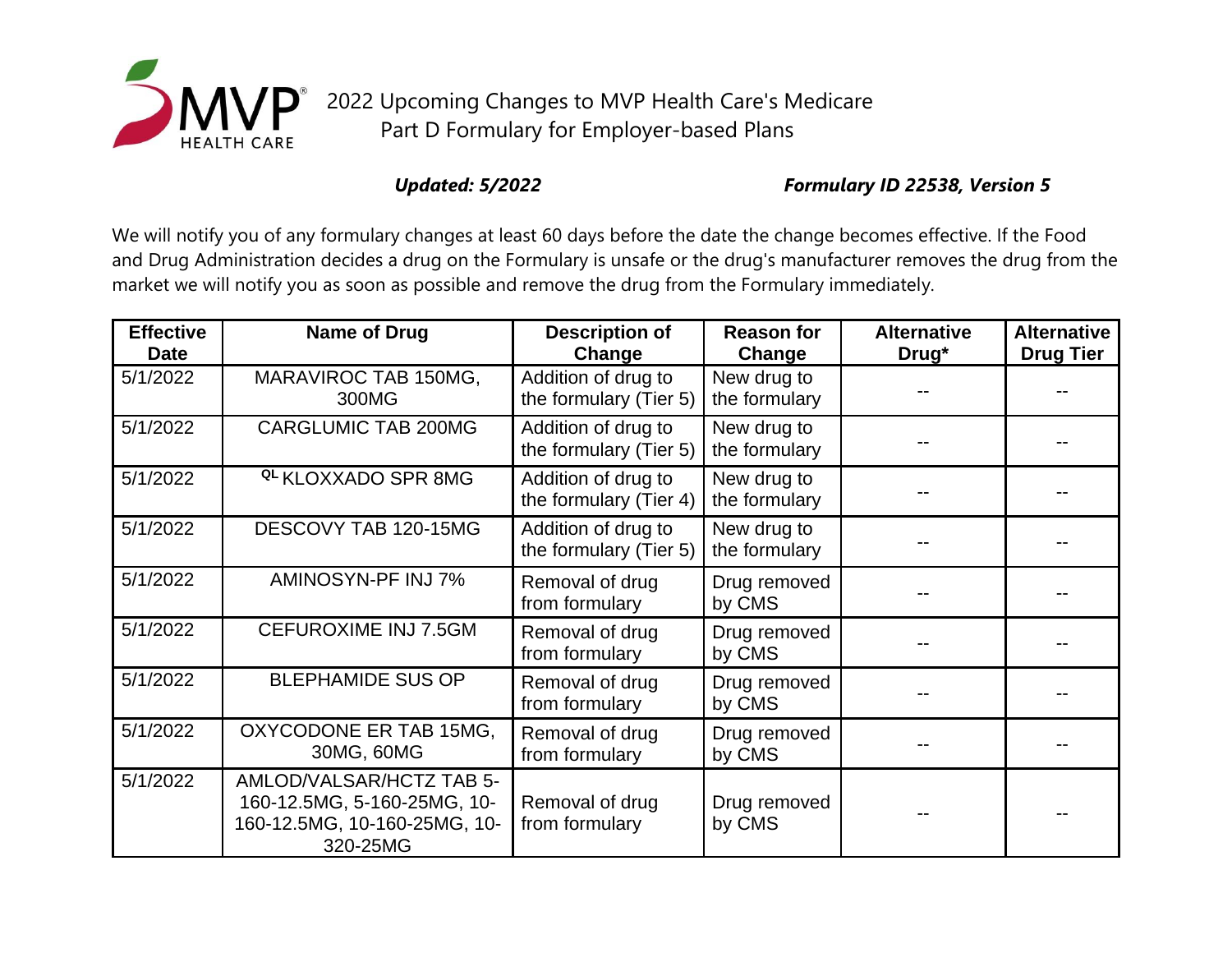| <b>Effective</b><br><b>Date</b> | Name of Drug                                          | <b>Description of</b><br>Change               | <b>Reason for</b><br>Change  | <b>Alternative</b><br>Drug*       | <b>Alternative</b><br><b>Drug Tier</b> |
|---------------------------------|-------------------------------------------------------|-----------------------------------------------|------------------------------|-----------------------------------|----------------------------------------|
| 5/1/2022                        | ANDROGEL GEL 1%(50MG)                                 | Removal of drug<br>from formulary             | Drug removed<br>by CMS       |                                   |                                        |
| 4/1/2022                        | BRIMO/TIMOLO SOL 0.2/0.5%                             | Addition of drug to<br>the formulary (Tier 2) | New drug to<br>the formulary |                                   |                                        |
| 4/1/2022                        | <b>ACCUTANE CAP 10MG</b>                              | Addition of drug to<br>the formulary (Tier 3) | New drug to<br>the formulary |                                   |                                        |
| 4/1/2022                        | <b>BIKTARVY TAB</b>                                   | Addition of drug to<br>the formulary (Tier 5) | New drug to<br>the formulary |                                   |                                        |
| 4/1/2022                        | <b>EPRONTIA SOL 25MG/ML</b>                           | Addition of drug to<br>the formulary (Tier 4) | New drug to<br>the formulary |                                   |                                        |
| 4/1/2022                        | <b>SF 5000 PLUS CRE 1.1%</b>                          | Addition of drug to<br>the formulary (Tier 2) | New drug to<br>the formulary |                                   |                                        |
| 4/1/2022                        | PA TALZENNA CAP 0.5MG,<br>0.75MG                      | Addition of drug to<br>the formulary (Tier 5) | New drug to<br>the formulary |                                   |                                        |
| 4/1/2022                        | PA PROCRIT INJ 2000/ML,<br>3000/ML, 4000/ML, 10000/ML | Addition of drug to<br>the formulary (Tier 3) | New drug to<br>the formulary |                                   |                                        |
| 4/1/2022                        | PA PROCRIT INJ 20000/ML                               | Addition of drug to<br>the formulary (Tier 5) | New drug to<br>the formulary |                                   |                                        |
| 4/1/2022                        | PA, QL PROCRIT INJ 40000/ML                           | Addition of drug to<br>the formulary (Tier 5) | New drug to<br>the formulary |                                   |                                        |
| 4/1/2022                        | PA CORTROPHIN GEL 80UNIT                              | Addition of drug to<br>the formulary (Tier 5) | New drug to<br>the formulary |                                   |                                        |
| 4/1/2022                        | <b>TRI-PREVIFEM TAB</b>                               | Removal of drug<br>from formulary             | Drug removed<br>by CMS       |                                   |                                        |
| 4/1/2022                        | <b>HEPATAMINE SOL 8%</b>                              | Removal of drug<br>from formulary             | Drug removed<br>by CMS       |                                   |                                        |
| 4/1/2022                        | <b>VIRAMUNE SUS 50MG/5ML</b>                          | Removal of drug<br>from formulary             | Drug removed<br>by CMS       | <b>NEVIRAPINE</b><br>SUS 50MG/5ML | 3                                      |
| 4/1/2022                        | K-TAB TAB 8MEQ CR                                     | Removal of drug<br>from formulary             | Drug removed<br>by CMS       |                                   |                                        |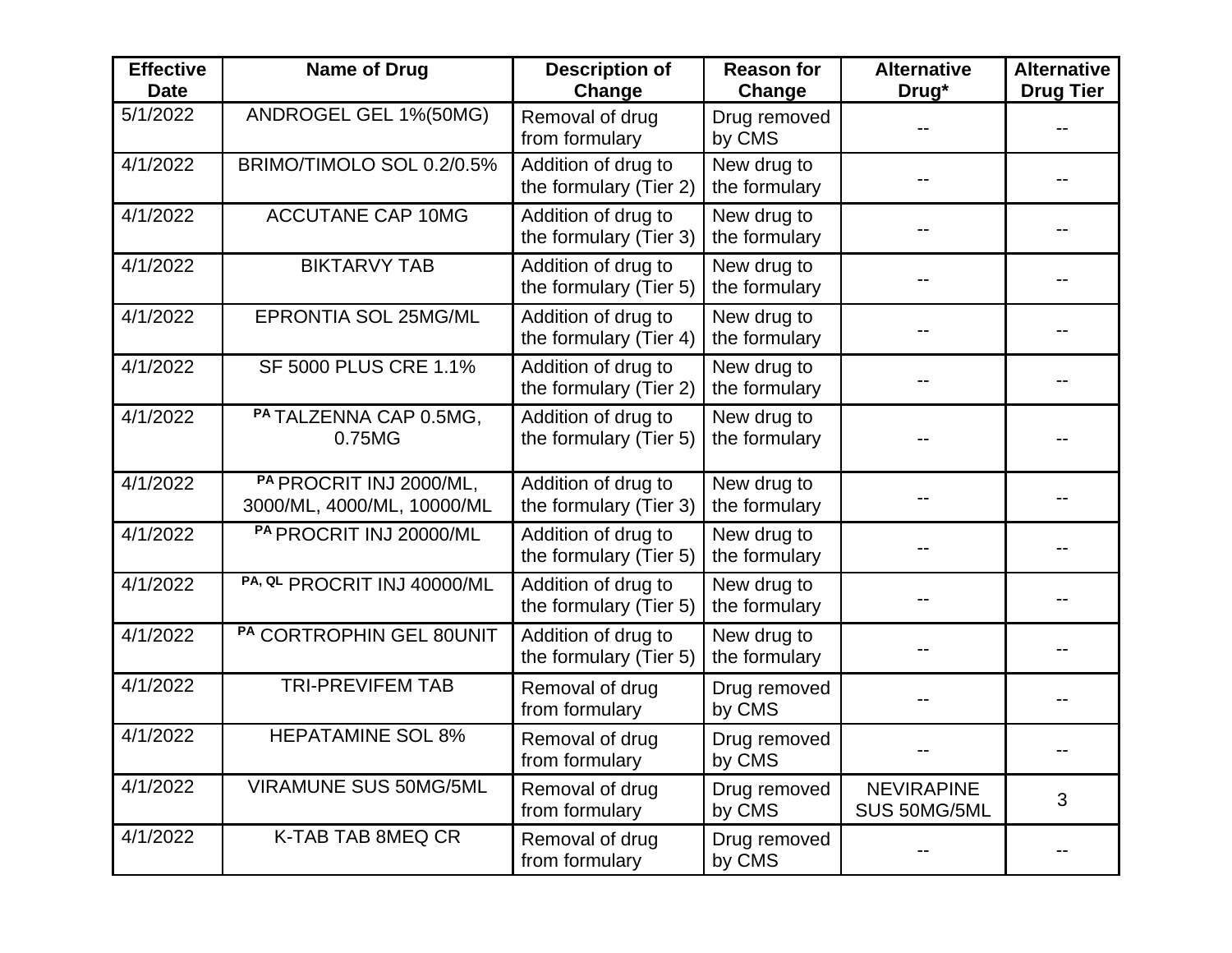| <b>Effective</b><br><b>Date</b> | <b>Name of Drug</b>                             | <b>Description of</b><br>Change               | <b>Reason for</b><br>Change  | <b>Alternative</b><br>Drug* | <b>Alternative</b><br><b>Drug Tier</b> |
|---------------------------------|-------------------------------------------------|-----------------------------------------------|------------------------------|-----------------------------|----------------------------------------|
| 4/1/2022                        | <b>KETOPROFEN CAP 75MG</b>                      | Removal of drug<br>from formulary             | Drug removed<br>by CMS       |                             |                                        |
| 3/1/2022                        | NYLIA TAB 1/35                                  | Addition of drug to<br>the formulary (Tier 2) | New drug to<br>the formulary |                             |                                        |
| 3/1/2022                        | MICROGESTIN 24 TAB FE 1/20                      | Addition of drug to<br>the formulary (Tier 3) | New drug to<br>the formulary |                             |                                        |
| 3/1/2022                        | PA SCEMBLIX TAB 20MG,<br>40MG                   | Addition of drug to<br>the formulary (Tier 5) | New drug to<br>the formulary |                             |                                        |
| 3/1/2022                        | PA EVEROLIMUS TAB 1MG                           | Addition of drug to<br>the formulary (Tier 5) | New drug to<br>the formulary |                             |                                        |
| 3/1/2022                        | <b>LIVTENCITY TAB 200MG</b>                     | Addition of drug to<br>the formulary (Tier 5) | New drug to<br>the formulary |                             |                                        |
| 3/1/2022                        | <b>PA EXKIVITY CAP 40MG</b>                     | Addition of drug to<br>the formulary (Tier 5) | New drug to<br>the formulary |                             |                                        |
| 3/1/2022                        | <b>QL NALOXONE HCL NASAL</b><br>SPRAY 4MG/0.1ML | Addition of drug to<br>the formulary (Tier 2) | New drug to<br>the formulary |                             |                                        |
| 3/1/2022                        | OXBRYTA TAB 300MG                               | Addition of drug to<br>the formulary (Tier 5) | New drug to<br>the formulary |                             |                                        |
| 3/1/2022                        | <b>BESREMI SOL 500MCG</b>                       | Addition of drug to<br>the formulary (Tier 5) | New drug to<br>the formulary |                             |                                        |
| 3/1/2022                        | <b>XARELTO SUS 1MG/ML</b>                       | Addition of drug to<br>the formulary (Tier 3) | New drug to<br>the formulary |                             |                                        |
| $\frac{1}{3}$ /1/2022           | ZARAH TAB 3-0.03MG                              | Removal of drug<br>from formulary             | Drug removed<br>by CMS       |                             |                                        |
| 3/1/2022                        | <b>VANCOMYCIN INJ 250MG</b>                     | Removal of drug<br>from formulary             | Drug removed<br>by CMS       |                             |                                        |
| 3/1/2022                        | MORPHINE SULF CAP 40MG<br>ER                    | Removal of drug<br>from formulary             | Drug removed<br>by CMS       |                             |                                        |
| 3/1/2022                        | <b>KETOPROFEN CAP 50MG</b>                      | Removal of drug<br>from formulary             | Drug removed<br>by CMS       |                             |                                        |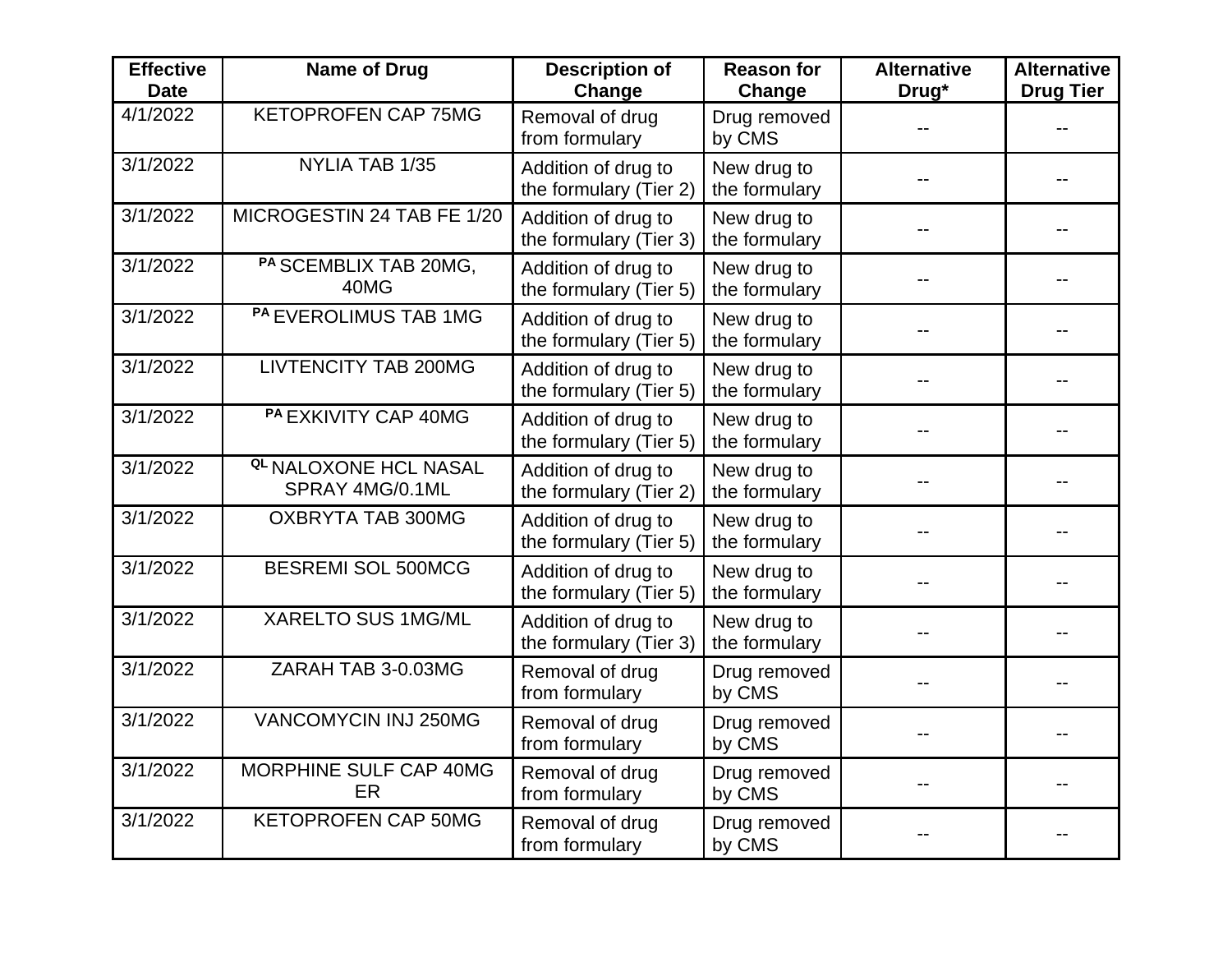| <b>Effective</b><br><b>Date</b> | <b>Name of Drug</b>                               | <b>Description of</b><br>Change               | <b>Reason for</b><br>Change  | <b>Alternative</b><br>Drug* | <b>Alternative</b><br><b>Drug Tier</b> |
|---------------------------------|---------------------------------------------------|-----------------------------------------------|------------------------------|-----------------------------|----------------------------------------|
| 2/1/2022                        | DIFLUPREDNAT EMU 0.05%                            | Addition of drug to<br>the formulary (Tier 3) | New drug to<br>the formulary |                             |                                        |
| 2/1/2022                        | NEBIVOLOL TAB 2.5MG, 5MG,<br>10MG, 20MG           | Addition of drug to<br>the formulary (Tier 3) | New drug to<br>the formulary |                             |                                        |
| 2/1/2022                        | PA EVEROLIMUS TAB 2MG,<br>3MG, 5MG, 10MG          | Addition of drug to<br>the formulary (Tier 5) | New drug to<br>the formulary |                             |                                        |
| 2/1/2022                        | <sup>QL</sup> XOFLUZA TAB 80MG                    | Addition of drug to<br>the formulary (Tier 4) | New drug to<br>the formulary |                             |                                        |
| 2/1/2022                        | PA TRUSELTIQ CAP 50MG,<br>75MG, 100MG, 125MG      | Addition of drug to<br>the formulary (Tier 5) | New drug to<br>the formulary |                             |                                        |
| 2/1/2022                        | <b>WELIREG TAB 40MG</b>                           | Addition of drug to<br>the formulary (Tier 5) | New drug to<br>the formulary |                             |                                        |
| 2/1/2022                        | PA DUPIXENT INJ 100MG                             | Addition of drug to<br>the formulary (Tier 5) | New drug to<br>the formulary |                             |                                        |
| 2/1/2022                        | PA MAVYRET PAK 50-200MG                           | Addition of drug to<br>the formulary (Tier 5) | New drug to<br>the formulary |                             |                                        |
| 2/1/2022                        | PA EPCLUSA PAK 150-37.5MG,<br>200-50MG            | Addition of drug to<br>the formulary (Tier 5) | New drug to<br>the formulary |                             |                                        |
| 2/1/2022                        | <b>QL LOREEV XR CAP 1MG, 2MG,</b><br>3MG          | Addition of drug to<br>the formulary (Tier 4) | New drug to<br>the formulary |                             |                                        |
| 2/1/2022                        | LYBALVI TAB 5-10MG, 10-<br>10MG, 15-10MG, 20-10MG | Addition of drug to<br>the formulary (Tier 5) | New drug to<br>the formulary |                             |                                        |
| 2/1/2022                        | <b>QL INVEGA HAFYERA INJ</b><br>1092MG, 1560MG    | Addition of drug to<br>the formulary (Tier 5) | New drug to<br>the formulary |                             |                                        |
| 2/1/2022                        | <b>TAVNEOS CAP 10MG</b>                           | Addition of drug to<br>the formulary (Tier 5) | New drug to<br>the formulary |                             |                                        |
| 2/1/2022                        | <b>RESTASIS MUL EMU 0.05%</b>                     | Addition of drug to<br>the formulary (Tier 3) | New drug to<br>the formulary |                             |                                        |
| 2/1/2022                        | PENTACEL INJ                                      | Addition of drug to<br>the formulary (Tier 3) | New drug to<br>the formulary |                             |                                        |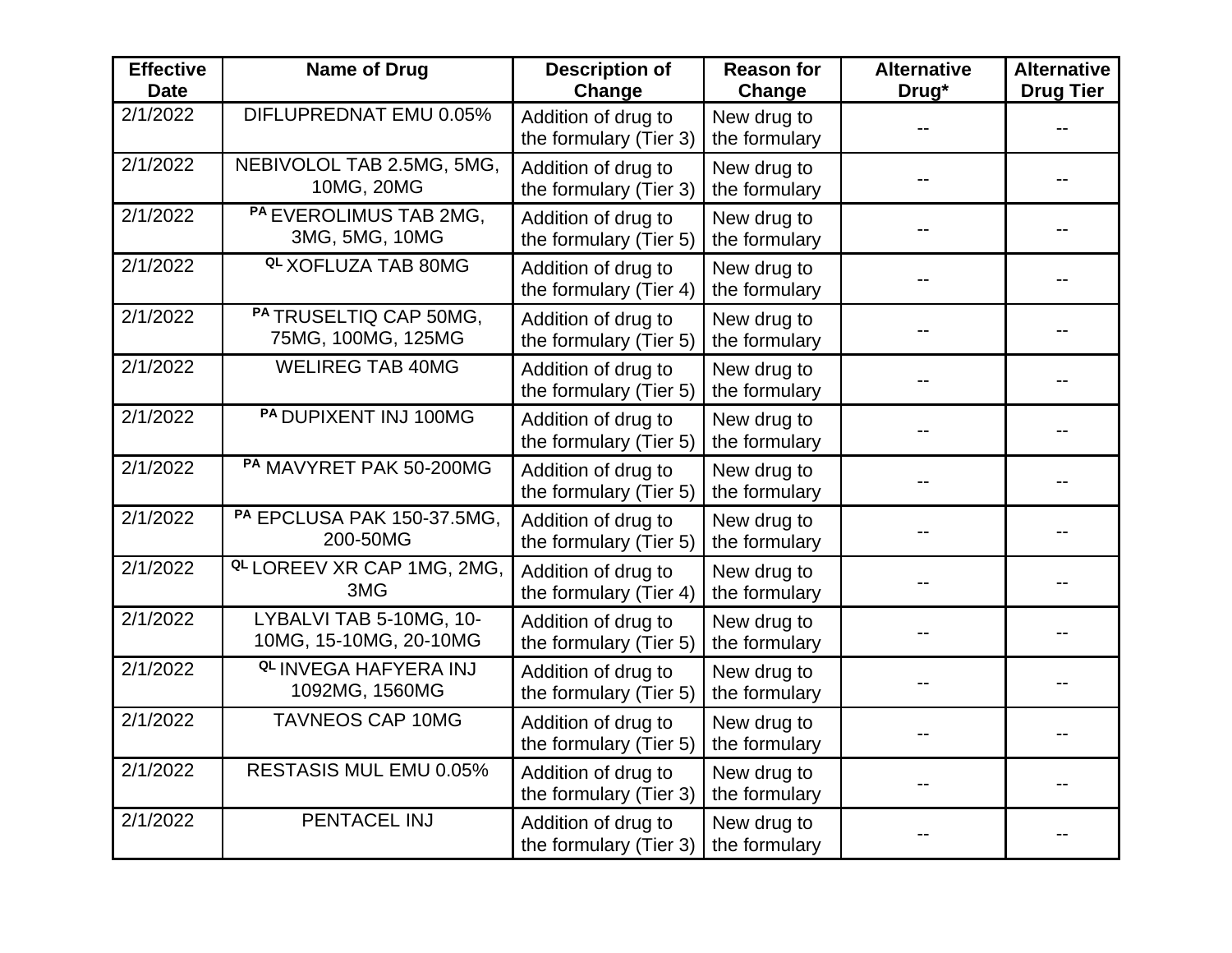| <b>Effective</b><br><b>Date</b> | <b>Name of Drug</b>                       | <b>Description of</b><br>Change               | <b>Reason for</b><br>Change  | <b>Alternative</b><br>Drug* | <b>Alternative</b><br><b>Drug Tier</b> |
|---------------------------------|-------------------------------------------|-----------------------------------------------|------------------------------|-----------------------------|----------------------------------------|
| 2/1/2022                        | PAROXETINE SUS 10MG/5ML                   | Addition of drug to<br>the formulary (Tier 2) | New drug to<br>the formulary |                             |                                        |
| 2/1/2022                        | PA AZATHIOPRINE TAB 75MG,<br><b>100MG</b> | Addition of drug to<br>the formulary (Tier 2) | New drug to<br>the formulary |                             |                                        |
| 2/1/2022                        | VARENICLINE TAB 0.5MG,<br>1MG             | Addition of drug to<br>the formulary (Tier 4) | New drug to<br>the formulary |                             |                                        |
| 2/1/2022                        | PROPARACAINE SOL 0.5%                     | Removal of drug<br>from formulary             | Drug removed<br>by CMS       |                             |                                        |
| 2/1/2022                        | XPOVIO PAK 40MG, 60MG,<br>80MG, 100MG     | Removal of drug<br>from formulary             | Drug removed<br>by CMS       |                             |                                        |
| 2/1/2022                        | BESER 0.05% LOTION                        | Removal of drug<br>from formulary             | Drug removed<br>by CMS       |                             |                                        |
| 2/1/2022                        | <b>CYCLAFEM TAB 1/35, 7/7/7</b>           | Removal of drug<br>from formulary             | Drug removed<br>by CMS       |                             |                                        |
| 1/1/2022                        | PA TRIKAFTA PACK                          | Addition of drug to<br>the formulary (Tier 5) | New drug to<br>the formulary |                             |                                        |
| 1/1/2022                        | PAARFORMOTEROL NEB<br>15/2ML              | Addition of drug to<br>the formulary (Tier 4) | New drug to<br>the formulary |                             |                                        |
| 1/1/2022                        | <b>AYVAKIT TAB 25MG, 50MG</b>             | Addition of drug to<br>the formulary (Tier 5) | New drug to<br>the formulary |                             |                                        |
| 1/1/2022                        | PA DUPIXENT INJ 200MG                     | Addition of drug to<br>the formulary (Tier 5) | New drug to<br>the formulary |                             |                                        |
| 1/1/2022                        | E.E.S. 400 TAB 400MG                      | Addition of drug to<br>the formulary (Tier 3) | New drug to<br>the formulary | $-$                         | --                                     |
| 1/1/2022                        | ETRAVIRINE TAB 100MG,<br><b>200MG</b>     | Addition of drug to<br>the formulary (Tier 5) | New drug to<br>the formulary |                             |                                        |
| 1/1/2022                        | <b>EXSERVAN FILM 50MG</b>                 | Addition of drug to<br>the formulary (Tier 5) | New drug to<br>the formulary |                             | $-1$                                   |
| 1/1/2022                        | PA FORMOTEROL NEB 20/2ML                  | Addition of drug to<br>the formulary (Tier 4) | New drug to<br>the formulary |                             | --                                     |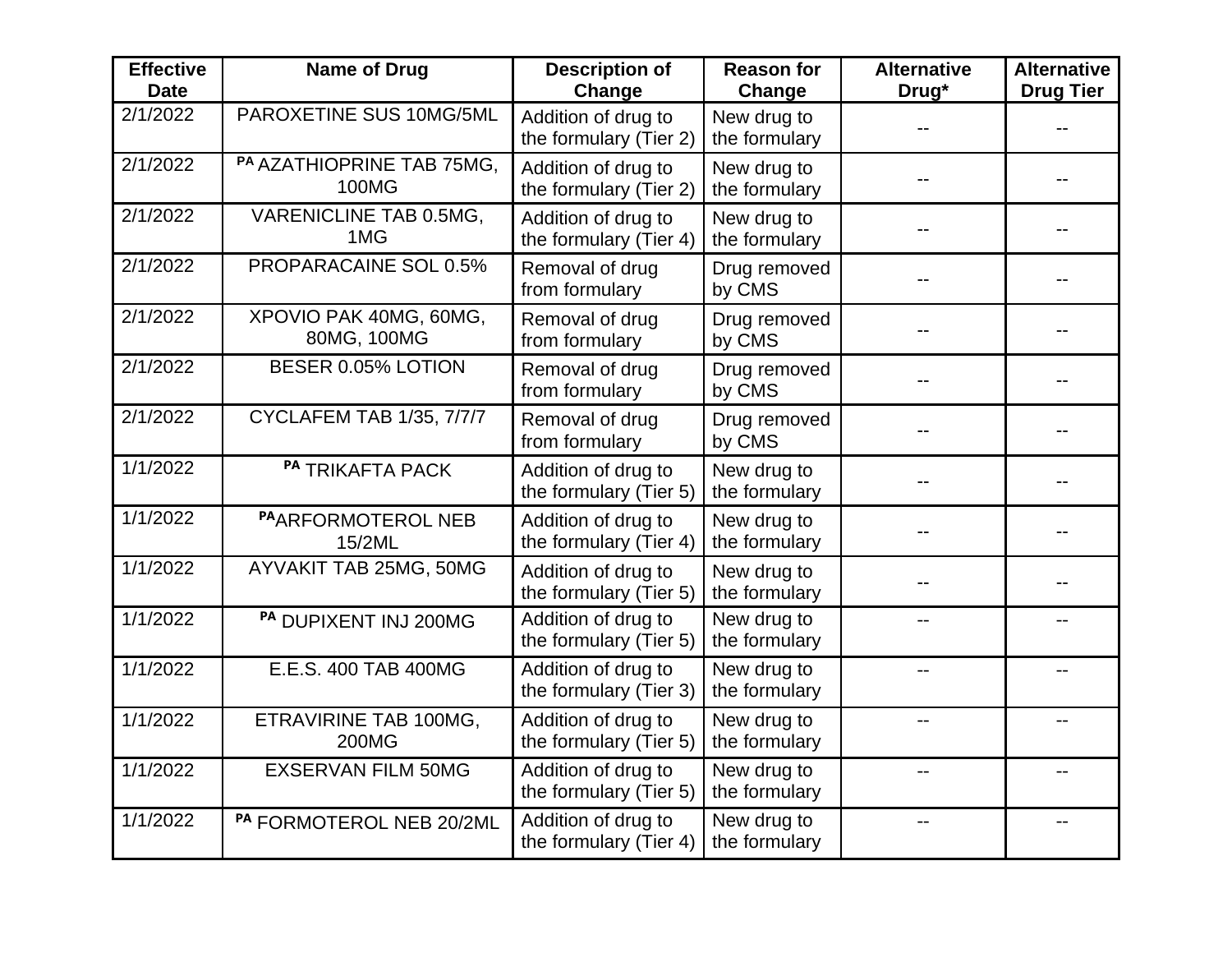| <b>Effective</b><br><b>Date</b> | Name of Drug                                                       | <b>Description of</b><br>Change                 | <b>Reason for</b><br>Change               | <b>Alternative</b><br>Drug* | <b>Alternative</b><br><b>Drug Tier</b> |
|---------------------------------|--------------------------------------------------------------------|-------------------------------------------------|-------------------------------------------|-----------------------------|----------------------------------------|
| 1/1/2022                        | PA INGREZZA CAP 60MG                                               | Addition of drug to<br>the formulary (Tier 5)   | New drug to<br>the formulary              |                             |                                        |
| 1/1/2022                        | LOPINAVIR 100 MG /<br><b>RITONAVIR 25 MG ORAL</b><br><b>TABLET</b> | Addition of drug to<br>the formulary (Tier 3)   | New drug to<br>the formulary              |                             |                                        |
| 1/1/2022                        | LOPINAVIR 200 MG /<br><b>RITONAVIR 50 MG ORAL</b><br><b>TABLET</b> | Addition of drug to<br>the formulary (Tier 3)   | New drug to<br>the formulary              |                             |                                        |
| 1/1/2022                        | PA LUMAKRAS TAB 120MG                                              | Addition of drug to<br>the formulary (Tier 5)   | New drug to<br>the formulary              |                             | $-1$                                   |
| 1/1/2022                        | POTASSIUM CL MICRO TAB<br>15MEQ ER                                 | Addition of drug to<br>the formulary (Tier 2)   | New drug to<br>the formulary              |                             |                                        |
| 1/1/2022                        | PA REZUROCK TAB 200MG                                              | Addition of drug to<br>the formulary (Tier 5)   | New drug to<br>the formulary              |                             |                                        |
| 1/1/2022                        | PA SUNITINIB CAP 12.5MG,<br>25MG, 37.5MG, 50MG                     | Addition of drug to<br>the formulary (Tier 5)   | New drug to<br>the formulary              | $-$                         | $-$                                    |
| 1/1/2022                        | THEOPHYLLINE TAB 450MG<br>ER                                       | Addition of drug to<br>the formulary (Tier 3)   | New drug to<br>the formulary              |                             |                                        |
| 1/1/2022                        | <b>TIROSINT-SOL SOL 37.5</b><br>MCG/ML, 44MCG/ML,<br>62.5MCG/ML    | Addition of drug to<br>the formulary (Tier 3)   | New drug to<br>the formulary              |                             |                                        |
| 1/1/2022                        | <sup>QL</sup> XOFLUZA TAB 40MG                                     | Addition of drug to<br>the formulary (Tier 4)   | New drug to<br>the formulary              |                             | --                                     |
| 1/1/2022                        | <b>BROVANA NEB 15MCG</b>                                           | Removal of brand<br>name drug from<br>formulary | Generic drug<br>added to the<br>formulary |                             |                                        |
| 1/1/2022                        | <b>CLOVIQUE CAP 250MG</b>                                          | Removal of drug<br>from formulary               | Drug removed<br>by CMS                    |                             |                                        |
| 1/1/2022                        | <b>HUMATROPE INJ 5MG</b>                                           | Removal of drug<br>from formulary               | Drug removed<br>by CMS                    |                             | --                                     |
| 1/1/2022                        | INTELENCE TAB 100MG,<br>200MG                                      | Removal of brand<br>name drug from<br>formulary | Generic drug<br>added to the<br>formulary | $-$                         | $-$                                    |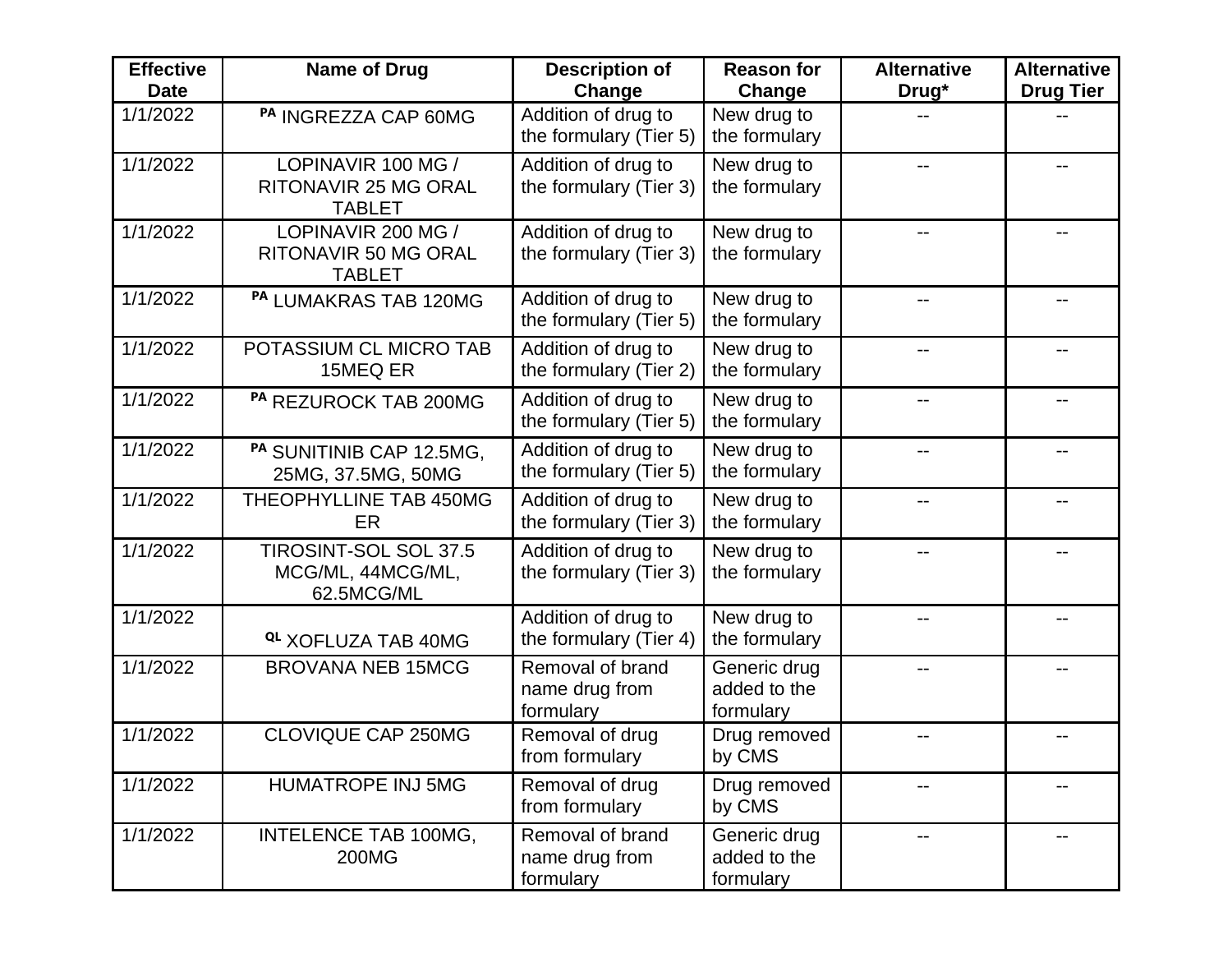| <b>Effective</b><br><b>Date</b> | <b>Name of Drug</b>                      | <b>Description of</b><br>Change                 | <b>Reason for</b><br>Change               | <b>Alternative</b><br>Drug* | <b>Alternative</b><br><b>Drug Tier</b> |
|---------------------------------|------------------------------------------|-------------------------------------------------|-------------------------------------------|-----------------------------|----------------------------------------|
| 1/1/2022                        | KALETRA TAB 100-25MG, 200-<br>50MG       | Removal of brand<br>name drug from<br>formulary | Generic drug<br>added to the<br>formulary |                             |                                        |
| 1/1/2022                        | <b>TRILYTE SOL</b>                       | Removal of drug<br>from formulary               | Drug removed<br>by CMS                    |                             |                                        |
| 1/1/2022                        | PERFOROMIST NEB 20MCG                    | Removal of brand<br>name drug from<br>formulary | Generic drug<br>added to the<br>formulary |                             |                                        |
| 1/1/2022                        | SUTENT CAP 12.5MG, 25MG,<br>37.5MG, 50MG | Removal of brand<br>name drug from<br>formulary | Generic drug<br>added to the<br>formulary |                             |                                        |
| 1/1/2022                        | XCOPRI PAK 50-200MG                      | Removal of drug<br>from formulary               | Drug removed<br>by CMS                    |                             |                                        |
| 1/1/2022                        | <b>XOFLUZA TAB 20MG PACK</b>             | Removal of drug<br>from formulary               | Drug removed<br>by CMS                    |                             |                                        |
| 1/1/2022                        | <b>XOFLUZA TAB 40MG PACK</b>             | Removal of drug<br>from formulary               | Drug removed<br>by CMS                    |                             |                                        |
| 12/1/2021                       | PANRETIN GEL 0.1%                        | Addition of drug to<br>the formulary (Tier 5)   | New drug to<br>the formulary              |                             |                                        |

\* Ask your doctor if the alternative drug listed here is appropriate for you. If you have any questions regarding the MVP Health Care Medicare Part D Formulary, please call MVP's Medicare Customer Care Center at the phone number listed on the back of your ID card.

**QL**= Quantity Limit **PA**=Prior Authorization

If you are taking a medication that has prior authorization (PA), or quantity limit (QL) requirements you can ask MVP to make an exception to our coverage rules. For more information, refer to the MVP Health Care Medicare Part D Formulary ("How do I request an exception to MVP's Medicare Part D Formulary").